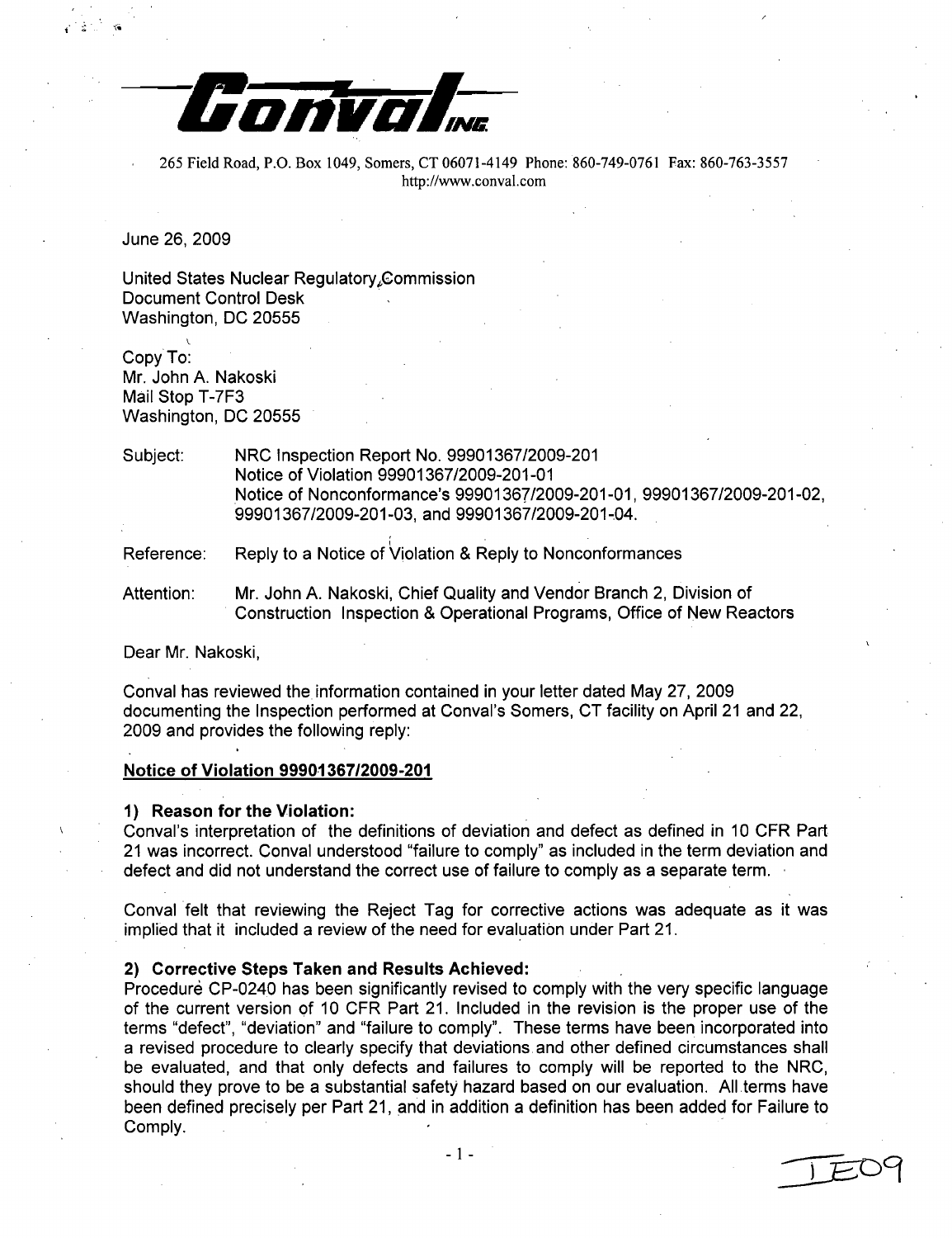Extreme care has been taken to ensure that all definitions have been correctly used and invoked throughout the new procedure. The revision is dated June 24, 2009 and was issued on June 25, 2009. The result is that Conval has a procedure that accurately reflects the requirements of 10 CFR Part 21 that will serve as a basis for training of individuals and for evaluating deviations and failures to comply.

The Reject Tag form will be revised to include a space for the Quality Assurance Manager to document a review of the nonconformance to determine if an evaluation is required under 10 CFR Part 21. QP-0015 has been revised to specify the nature and extent of this review. Reject Tags processed between Feb. 8, 2008 and until the updated Reject Tags have been fully implemented will be reviewed by the Quality Assurance Manager for evaluation under 10 CFR Part21 and this review will be documented in writing on the individual Reject Tag. QP-0015 has also been revised to permit this as an optional measure as required.

# **3)** Corrective Steps That Have Been Taken To Avoid Further Violations:

Key management personnel have been involved in preparing procedures for implementation of 10 CFR Part 21 requirements and have studied the Part 21 document in detail. This involved the President, Vice President Engineering, Quality Assurance Manager and Sales Supervisor. This group met several times to assure that all aspects of the procedure were being correctly reviewed and revised. Training sessions for all Conval personnel are being scheduled to train all personnel on the newly revised procedures.

The Reject Tag form is being updated to include space for documenting a review for Part 21 evaluation.

#### 4) Date When Full Compliance Will Be Achieved:

Revision of procedure CP-0240 was completed on June 24, 2009 and issued on June 25, 2009. Training of Conval personnel in CP-0240 will be completed by July 31, 2009.

Procedure QP-0015 was revised on June 24, 2009 and issued on June 25, 2009. Training of affected personnel will be completed by July 31, 2009, Quality Department personnel will be trained by June **31,** 2009.

The Reject Tag will be revised no later than June 30, 2009 and implemented immediately. In the interim The Quality Assurance Manager shall document his review of the Reject Tag for evaluation under Part 21 in writing. Full compliance will be completed once the existing Reject Tags are processed through the. system and filed. Conval expects this to be complete by July 31, 2009. Review of Reject Tags processed between Feb 8, 2008 and June 24, 2009 will be completed by August 31, 2009.

#### Notice of Nonconformance **99901367/2009-201-01**

#### **1)** Reason for the Noncompliance:

Conval incorrectly selected the wrong definition from Part 21 for commercial grade item with the reasoning that the definition selected referred to Conval as it was thought that the phrase "other than nuclear power plants" applied to activities at Conval.

## 2) Corrective Steps Taken and Results Achieved:

Procedure QP-0006 has been revised to include the correct definition of commercial grade item. Personnel involved in commercial dedication activities have been trained in the changes to QP-0006. The result is that Conval personnel now understand the proper definition of commercial grade items in accordance with 1 OCFR Part 21.

-2-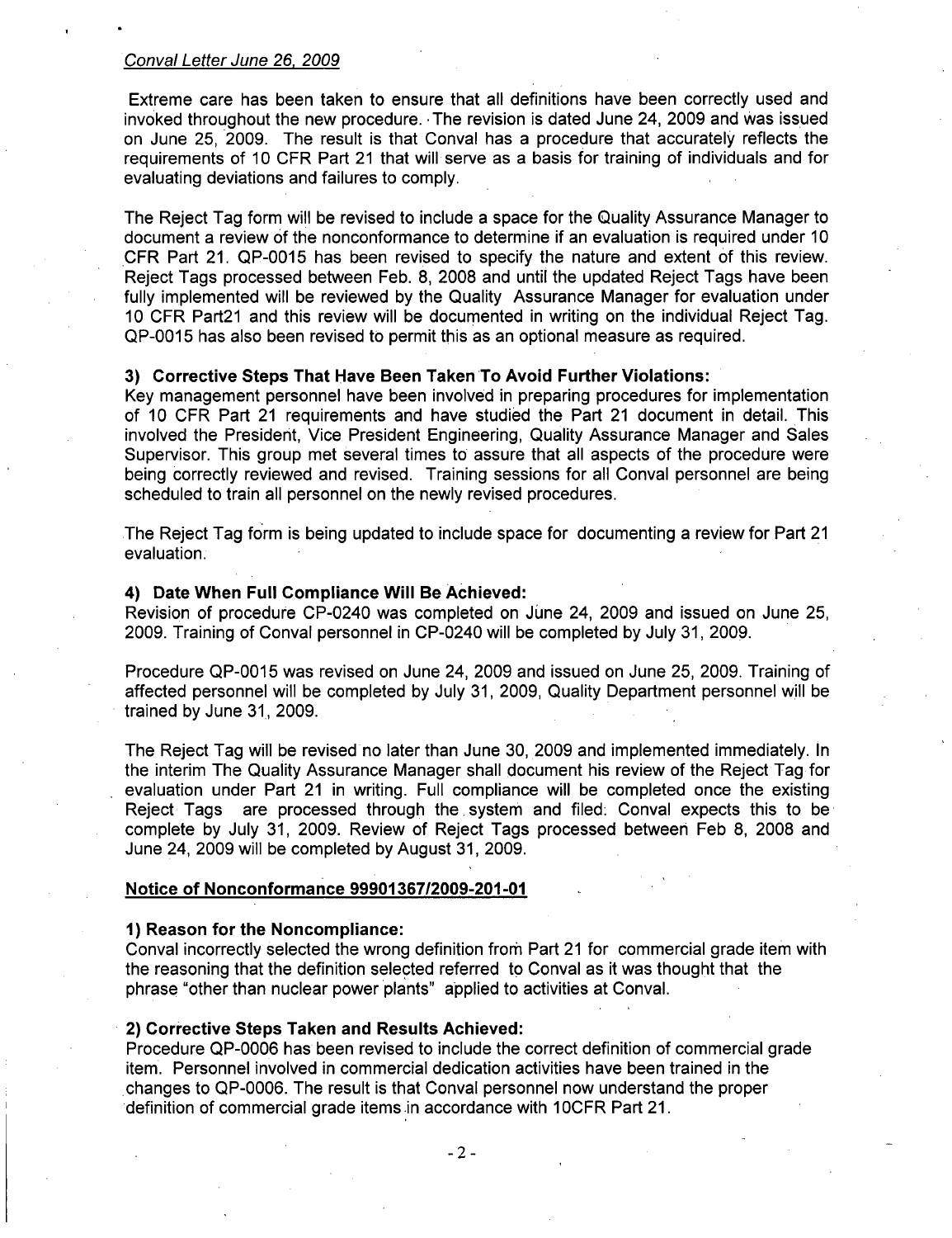# **3)** Corrective Steps That Have Been Taken To Avoid Further Noncompliances:

The procedure is now compliant with 10CFR Part 21; current and future training will prevent any further noncompliance.

## 4) Dates Corrective Action Will Be Completed:

Procedure QP-0006 was revised and distributed on April 21, 2009. Training of Conval personnel will be completed no later than July 31, 2009

#### Notice of Nonconformance **99901367/2009-201-02**

## **1)** Reason for the Noncompliance:

Conval's revision of QP-0015 was not thorough enough to adequately provide guidance to personnel regarding identification, documentation, evaluation, or disposition of nonconforming processes or activities. It was incorrectly assumed that adding the requirement to the \$cope of the procedure was sufficient to-implement the identification and processing of nonconforming processes and activities.

# 2) Corrective Steps Taken and Results Achieved:

Procedure QP-0015'has been revised to include instructions throughout the procedure for identifying and documenting nonconforming activities and processes in addition to nonconforming items. Implementing guidance has been added to the Scope, Hold for Rejection Tag, Nonconformances and Material Review Board sections. The result achieved is that under the revised QP-0015 Conval has the ability to consider processes and activities in addition to items when documenting nonconformances due to the increased scope of guidance provided.

# **3)** Corrective Steps That Have Been Taken To Avoid Further Noncompliances:

Procedure QP-0015 is now compliant with all aspects of Appendix B to 1OCFR 50. Affected Conval personnel will be trained on the revised procedure. These actions will prevent further noncompliance.

# 4) Dates Corrective Action Will Be Completed:

Procedure QP-0015 was revised on June 24, 2009 and issued on June 25, 2009. Training of affected Conval personnel will be completed by July 31, 2009, Quality Department personnel will be trained by June 31, 2009.

## Notice of Nonconformance **99901367/2009-201-03**

#### **1)** Reason for the Noncompliance:

نیز

a. Conval failed to recognize the correct use of the terms defect, deviation and failure to comply due to incorrect interpretation of 10 CFR Part 21 requirements.

b. During close out of CAR 641 it appears that Conval's letter dated 12-13-07 was not considered and the wrong definition for 10 CFR Part 21 was once again accepted as being correct. The definition that was used and incorrectly accepted in closing out the CAR was derived from NQA-1 (1994). Conval now clearly understands that the definitions provided in 10 CFR Part 21 are the only definitions that are appropriate for use in procedures that implement 10 CFR Part 21.

-3-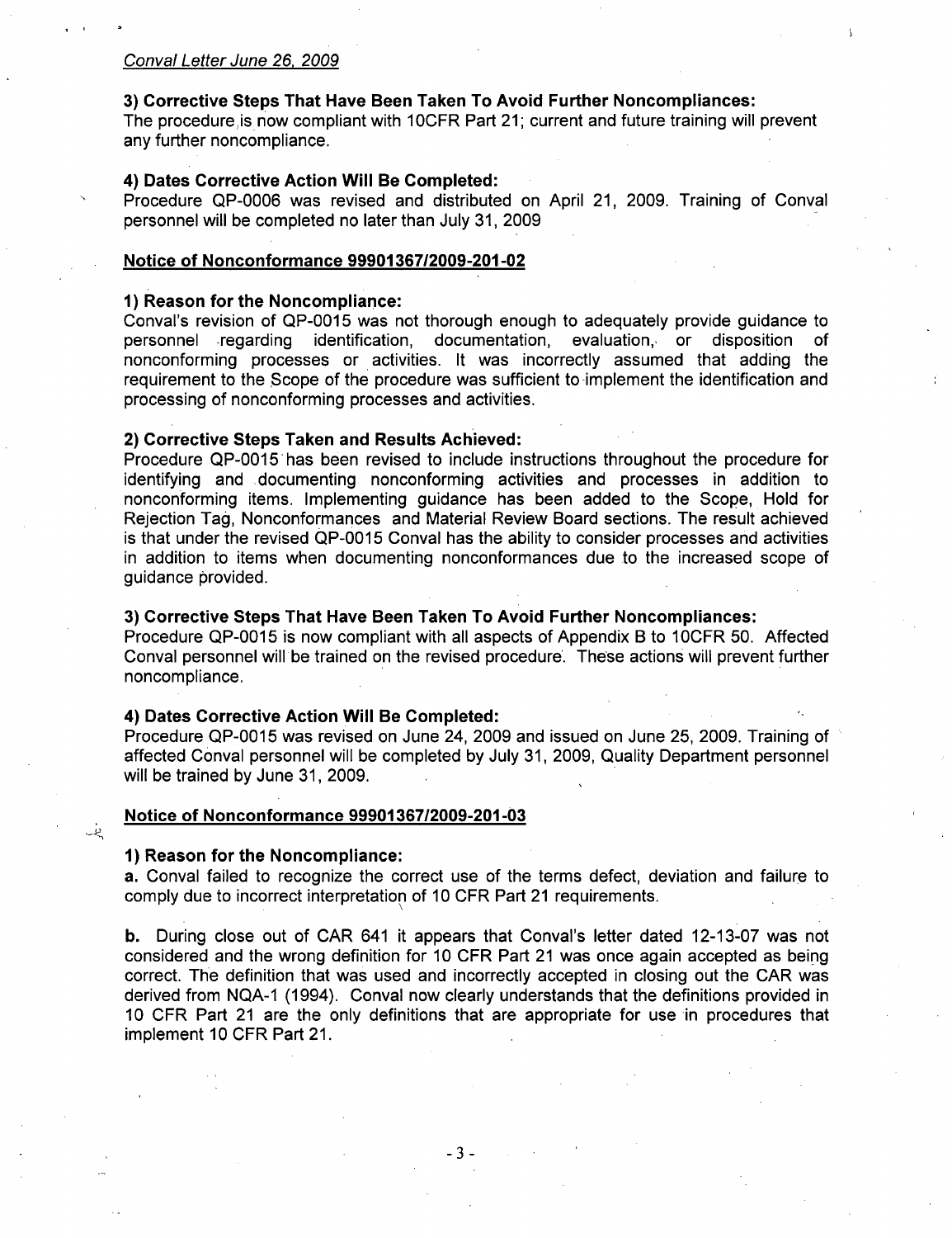c. The author of the annual review was remiss in not including an assessment of the latest 10 CFR Part 21 requirements. However, the review for 2009 was not overdue until the end of the second calendar Quarter (June 30) and was completed on June 19, 2009 and included an assessment of 10 CFR Part 21.

d. Conval's revision of QP-0015 was not thorough enough to adequately provide guidance to personnel regarding identification, documentation, evaluation, or disposition of nonconforming processes or activities. It was originally felt that adding the requirement to the Scope of the procedure was sufficient to implement the identification and processing of nonconforming processes and activities.

The root cause of this Nonconformance is that the process that Conval implemented to close out certain Corrective Action Requests resulted in incomplete or inadequate actions to resolve the nonconformity.

# 2) Corrective Steps Taken and Results Achieved:

a. Procedure CP-0240 has been significantly revised to comply with the current version of 10 CFR Part 21. Included in the revision is the proper use of the terms "defect", "deviation" and "failure to comply". The revision is dated June 24, 2009 and was issued on June 25, 2009. The result is that Conval has a procedure that accurately reflects the specific definitions and requirements of 10 CFR Part 21.

b. Procedure QP-0006 has been revised to include the correct definition of commercial grade item. Personnel involved in commercial dedication activities have been trained in the changes to QP-0006. The result is that Conval personnel now understand the proper definition of commercial grade items and have achieved compliance with 10 CFR Part 21.

c. The 2009 review of Conval's 10 CFR 50 App. B quality assurance program was completed on June 19, 2009 and included a review of 10 CFR Part 21 using the version posted on the NRC website. The 2008 review of the 10 CFR 50 App. B quality assurance program was amended on June 19, 2009 to include a comment addressing the lack of 10 CFR Part 21 review during the review process. These reviews have identified all procedures that implement 10 CFR Part 21 requirements and have identified specific points within these procedures that are to be corrected or upgraded and brought into full compliance with current NRC requirements.

d. Procedure QP-0015 has been revised to include instructions throughout the procedure for identifying and documenting nonconforming activities and processes in addition to nonconforming items. Implementing guidance has been added to the Scope, Hold for Rejection Tag, Nonconformances and Material Review Board sections. The result achieved is that under the revised QP-0015 Conval has specific procedures to use in reviewing processes and activities in addition to items when documenting nonconformances, as previously defined by the increased scope of the procedure.

Root Cause: Procedures CP-0240, QP-0006, QP-0015, QP-0016 and the quality program review document have been upgraded to accurately reflect the requirements of the regulation as noted throughout this letter.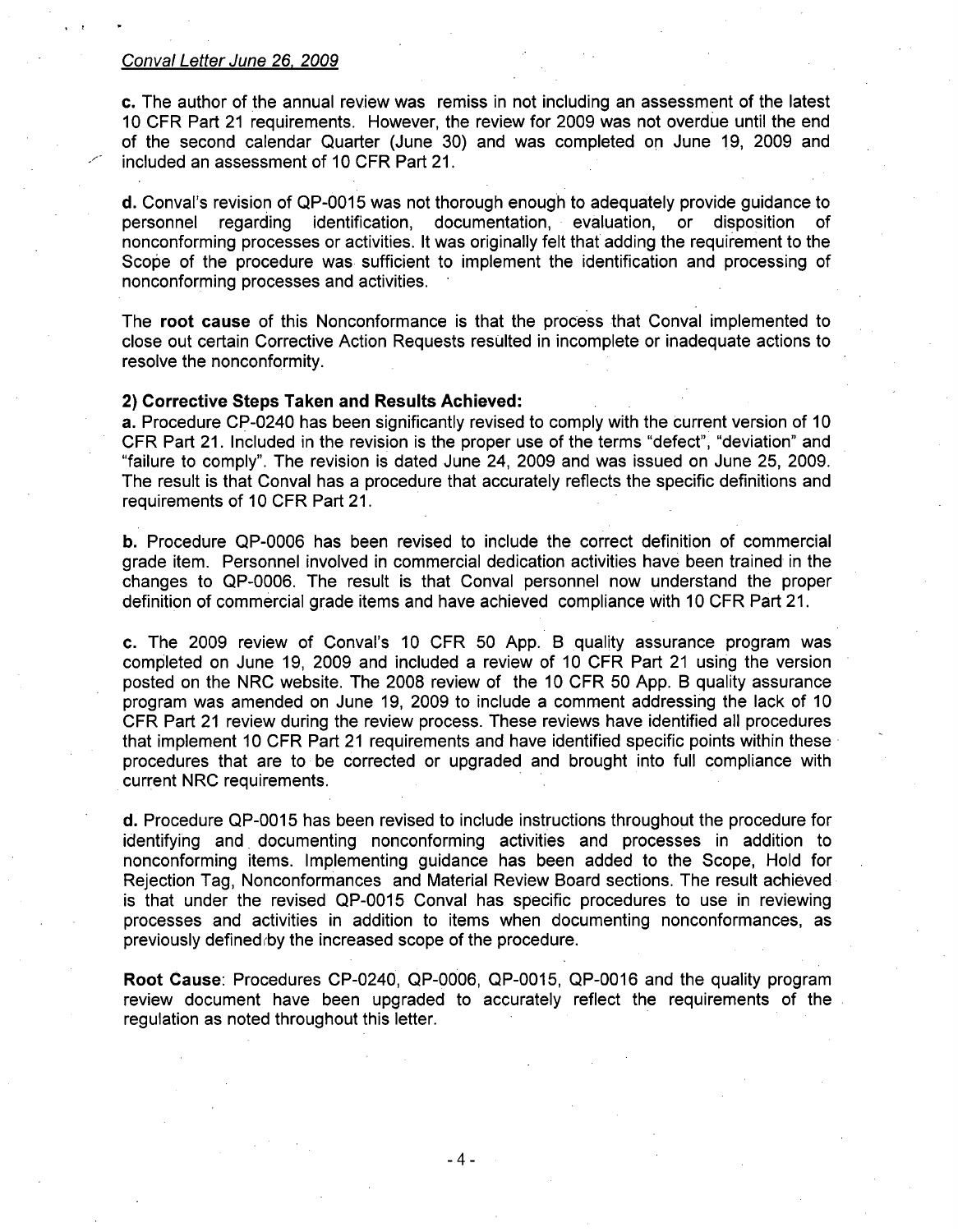# **3)** Corrective Steps That Have Been Taken To Avoid Further Noncompliances:

a. Key management personnel have been involved in preparing procedures for implementation of 10 CFR Part 21 requirements and have studied the Part 21 document in detail. This involved the President, Vice President Engineering, Quality Assurance Manager and Sales Supervisor. This group met several times to assure that all aspects of the procedure were being correctly reviewed and revised. Training sessions for all Conval personnel are being scheduled to train all personnel on the newly revised procedures.

**b.** Procedure QP-0006 has been revised to include the correct definition of commercial grade item. Personnel involved in commercial dedication activities have been trained in the changes to QP-0006. The result is that Conval personnel now understand the proper definition of commercial grade items in accordance with 10 CFR Part 21.

c. The Quality Assurance Manager is aware of the requirement to include a review of the latest version of 10 CFR Part 21 as part of the Appendix B to 10 CFR 50 quality assurance program annual review. In addition procedure QP-0034 was prepared on May 9, 2009 to identify the reports required to be prepared by the quality department referencing the implanting system, manual or procedure to be followed for the required report.

d. Procedure QP-0015 is now compliant with all aspects of Appendix B to 10 CFR 50. Affected personnel will be trained on the revised procedure. These actions will prevent further noncompliance.

Root Cause: Conval's Corrective Action procedure QP-0016 was revised on June 22, 2009 to address the need for a more focused review of corrective action close out for those CARs associated with Codes, Standards, Regulations or Specification. and for the resulting preparation of new or revised procedures. QP-0016 as revised June 22, 2009 requires that an expert in the field review corrective actions taken that are resultant from nonconformances with Codes, Standards, Regulations or Specification. It also requires that the Quality Work Group, consisting of the QA Manager, President, VP Production Control, VP Engineering, Manufacturing Manager and Sales Manager, review new and revised procedures prior to being issued in support of corrective actions.

## 4) Dates Corrective Action Will Be Completed:

a. Revision of procedure CP-0240 was completed on June 24, 2009 and issued on June 25, 2009. Training of Conval personnel in CP-0240 will be completed by July 31, 2009.

b. Procedure QP-0006 was revised on 4-21-09 and distributed on April 21, 2009. Training of Conval personnel will be completed no later than July 31, 2009

c. The quality assurance program review was completed on June 19, 2009.

d. Procedure QP-0015 was revised on June 24, 2009 and issued on June 25, 2009. Training of Conval personnel will be completed by July 31, 2009, Quality Department personnel will be trained by June 30, 2009.

Root Cause: QP-0016 was revised June 22, 2009. Distribution will be no later than June 30, 2009. Training for Conval personnel responsible to implement QP-0016 will be completed no later than July 31, 2009

*-5-*